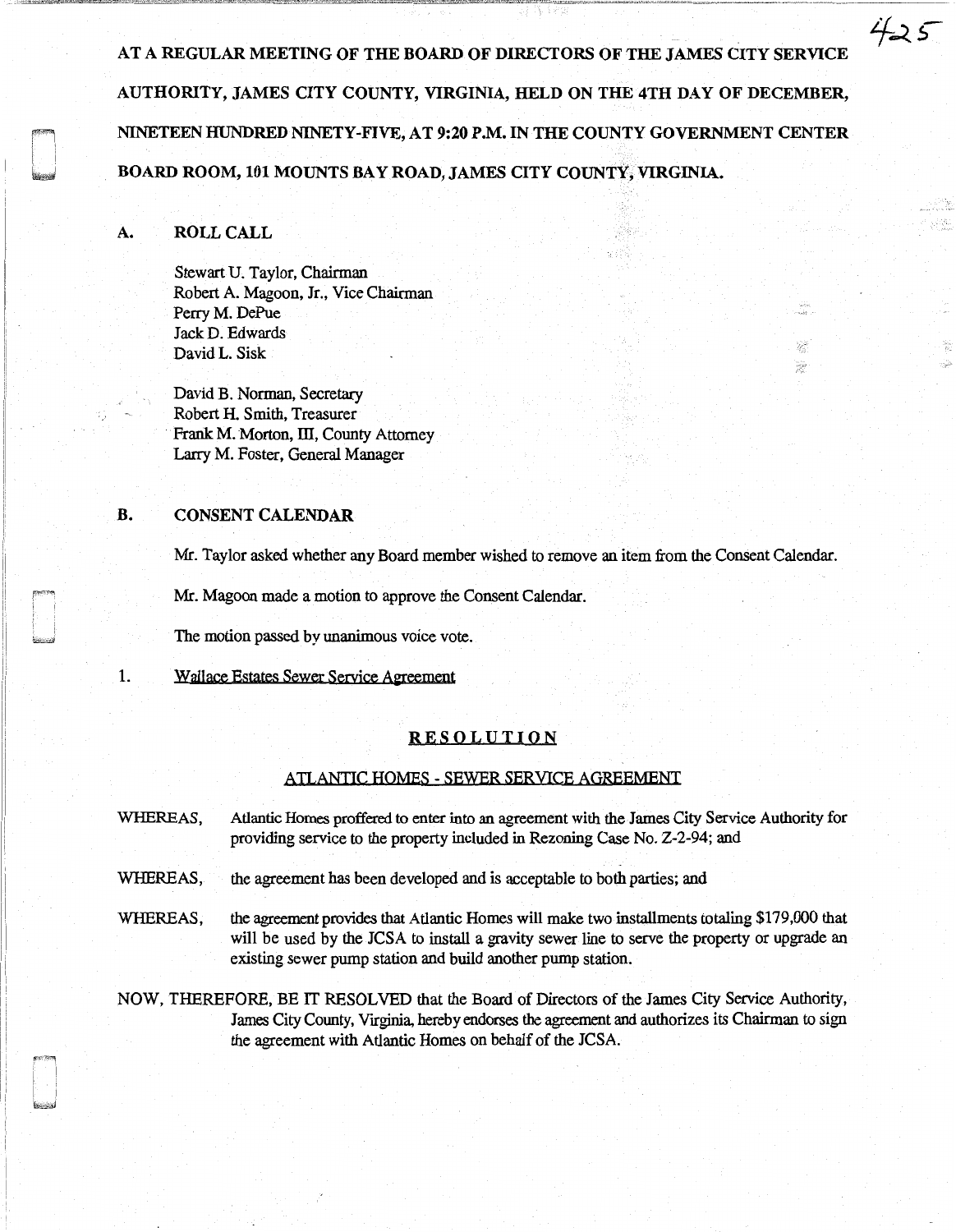$426$ 

2. Waterline Extension - Browning's Grant. Phase II

### RESOLUTION

#### WATER EXTENSION AGREEMENT BROWNING'S QRANT - PHASE II

- WHEREAS, Busch Properties desires to extend a waterline with the Kingsmill Development to serve the Browning's Grant - Phase II area; and
- WHEREAS, Newport News Waterworks provides water services in this area and requires an Agreement with the James City Service Authority prior to approving the extension of its water system; and
- WHEREAS, .:: Busch Properties has agreed to pay Newport News Waterworks \$13,313 in associated fees for the waterline extension.
- NOW, THEREFORE, BE IT RESOLVED that the Board of Supervisors of James City County, Virginia, authorizes its Chairman to sign an Agreement with Newport News Waterworks providing the terms for the extension of the water to Browning's Grant - Phase II.

Mr. Magoon made a motion to adjourn.

The motion passed by unanimous voice vote.

The Board adjourned at 9:21 p.m.

n w

n .. ~

David B. Norman Secretary to the Board

120495bd.min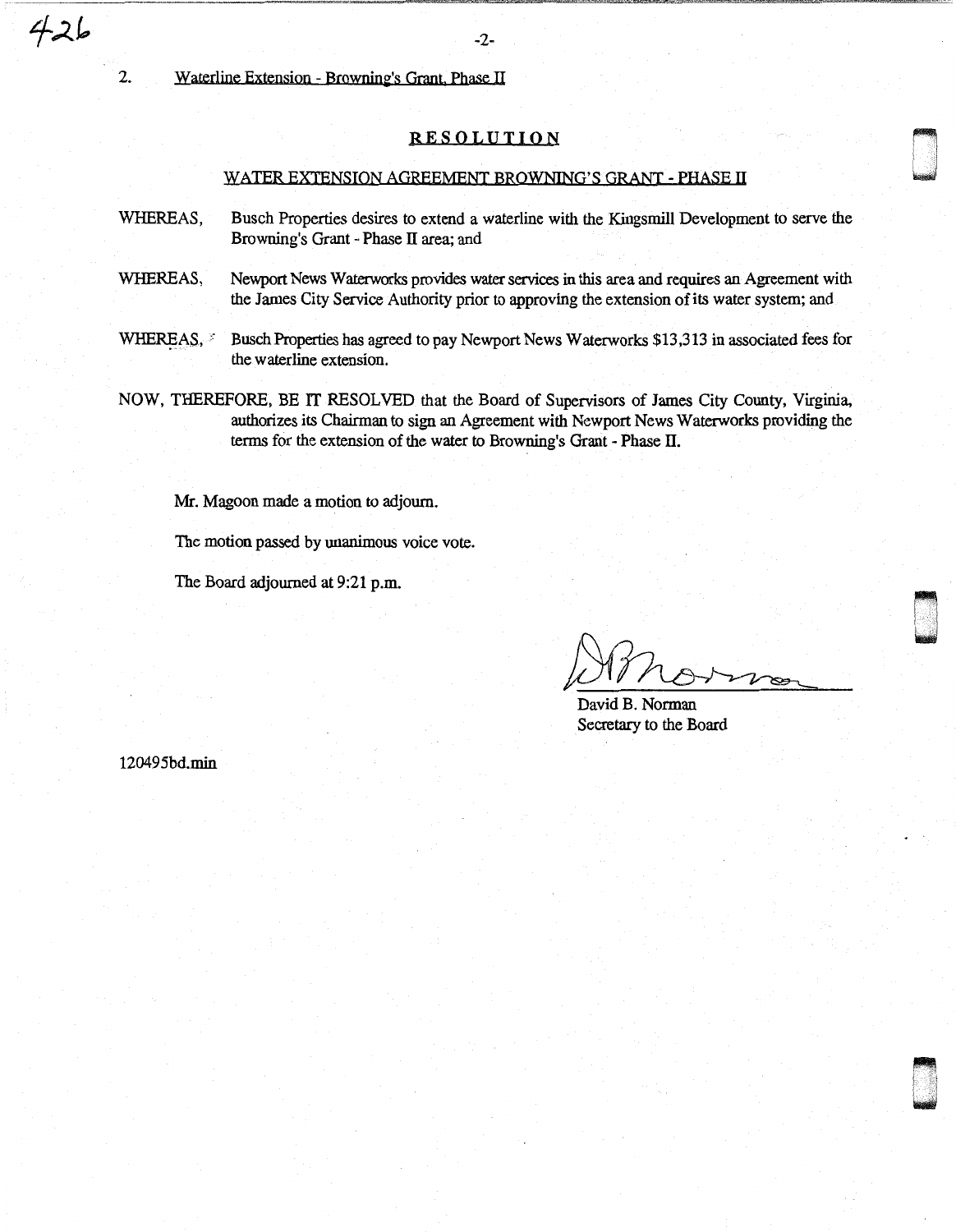#### AGREEMENT

THIS AGREEMENT, made and entered into this  $\frac{44}{1}$  day of  $\lambda$  ecember  $\lambda$ , 1995, by and between ATLANTIC HOMES DEVELOPMENT CORPORATION (the "Developer"), JAMES CITY SERVICE AUTHORITY (the "Authority") and BERNARD M. FARMER, JR., as Building Official for James City county, Virginia, and his successors ("Building  $Official"$ ).

#### WITNESSETH:

WHEREAS, the Developer is the contract purchaser of the real property more fully described in Exhibit A, together with all improvements thereon and all rights and appurtenances thereunto pertaining, all of which is hereinafter referred to as the "Property".

WHEREAS, the Authority constructs, owns, operates and maintains all public sewer utilities in James City County.

WHEREAS, the Developer and the Authority desire to enter into an agreement regarding sewer utilities and service to the Property.

NOW THEREFORE, in consideration of the mutual covenants and agreements contained herein, the parties agree and covenant as follows:

1. Developer agrees to pay to Authority One Hundred Seventy-nine Thousand and 00/100 Dollars (\$179,000.00) for all sewer improvements necessary to serve the approximately one hundred eighty~f ive (185) single family homesites to be developed within the Property, which sum shall be paid as follows:

a. Forty Thousand and 00/100 Dollars (\$40,000.00) prior to the issuance of the thirty-fifth (35th) building permit for a single family home within the Property. The Developer shall not request and the Building Official shall not be required to issue the thirty-fifth (35th) or subsequent building permit until Developer has paid the Forty Thousand and  $00/100$  pollars and the several part of the reference and the solities (\$40,000) to the Authority. If this sum has not been paid to the Authority within one (1) year from the date of this agreement, then such sum shall increase by the percentage change in the Consumer Price Index from July 1995 to July 1996, producing the adjusted sum. The adjusted sum will be cumulatively increased, on a quarterly basis, by the change in the Consumer Price Index for the most recent three month period, as published by the Bureau of Labor an Statistics, until such sum has been paid in full to the Authority.

b. One Hundred Thirty-nine Thousand and 00/100 Dollars (\$139,000.00) prior to the issuance of the One hundred twentysecond (122nd} building permit for a single family home within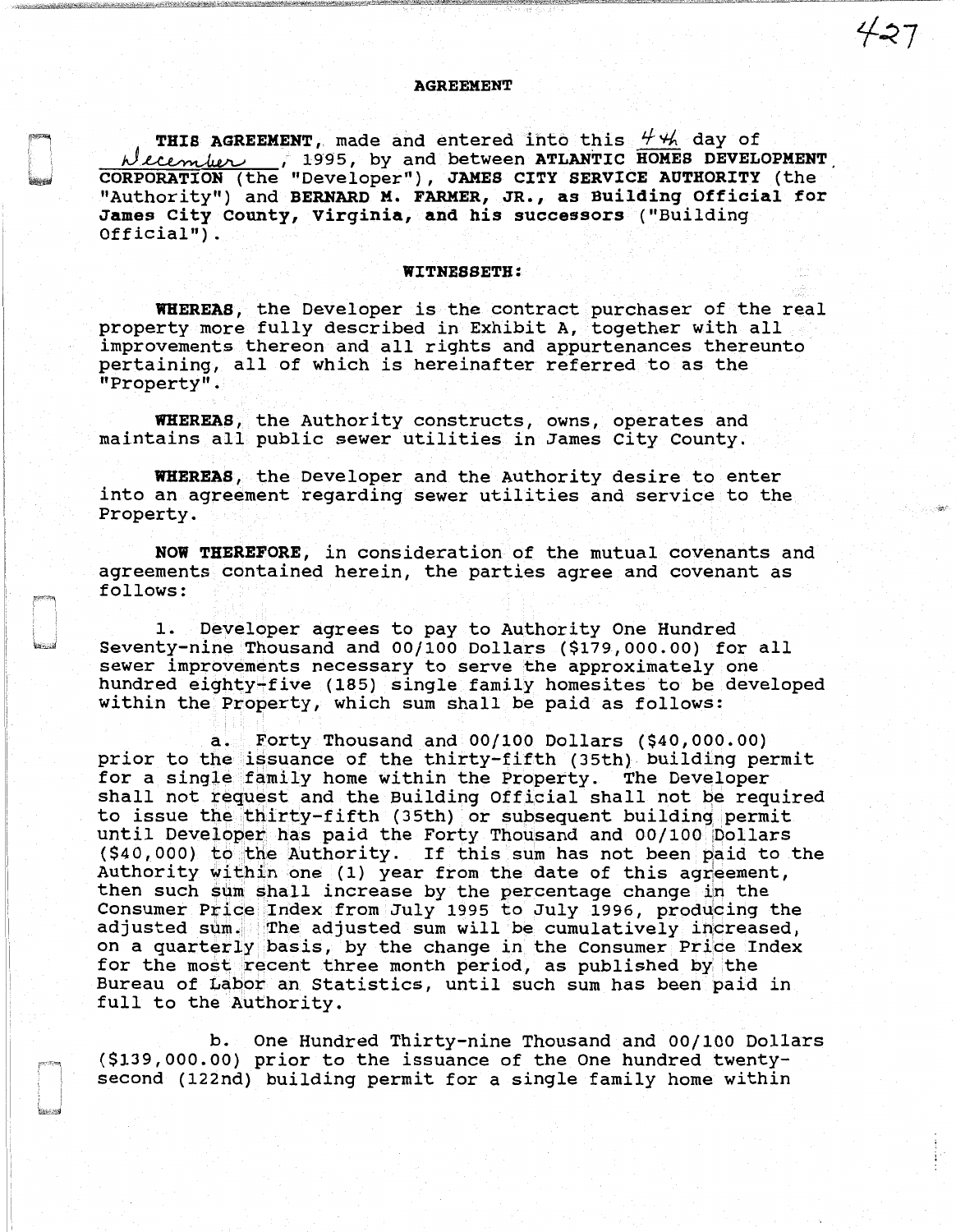the Property. The Developer shall not request and the Building Official shall not be required to issue the one hundred twentysecond (122nd) or subsequent building permit until Developer has paid the one Hundred Thirty~nine Thousand and 00/100 Dollars (\$139,000) to the Authority. If this sum has not been paid to the Authority within one (1) year from the date of this agreement, then such sum shall increase by the percentage change in the Consumer Price Index from July 1995 to July 1996, producing the adjusted sum. The adjusted sum will be cumulatively increased, on a quarterly basis, by the change in the Consumer Price Index for the most recent three month period, as published by the Bureau of Labor an Statistics, until such sum has been paid *in* full to the Authority.

 $428$ 

2. The Authority shall, within six {6) months of the Authority's receipt of the \$40,000.00 payment referenced above, provide sewer capacity and service to a minimum of one hundred twenty-two (122) single family homes within the Property and, within eighteen (18) months of the Authority's receipt of the \$139,000.00 payment referenced above, provide sewer capacity and service to a minimum of sixty-three (63) additional single family homes within the Property (aggregate sewer capacity and service to a minimum of one hundred eighty-five (185) single family homes within the Property). Notwithstanding the foregoing, *in* the event the Developer pays Thirty-nine Thousand and 00/100 Dollars (\$39,000.00) to the Authority after the payment set forth in paragraph 1.a. above, then the Authority shall immediately begin and diligently proceed to completion the design work associated with providing the sewer capacity and service to the sixty-three (63) additional single family homes within the Property referenced above {the "Design Work"}; however, the Authority shall not solicit bids for the construction of the Design Work (the "Construction Work") until the Developer provides written notice to the Authority and the Building Official that the Developer shall pay the Authority One Hundred Thousand and 00/100 Dollars (\$100,000.00} within ninety (90} days of such written notice, whereupon 1) the Authority shall within ten (10} business days solicit bids for the Construction Work and diligently proceed to completion the Construction Work; and 2) the Developer shall pay the Authority One Hundred Thousand and 00/100 Dollars (\$100,000.00) within ninety (90) days of said written notice.

3. The Authority acknowledges and agrees that the Developer will suffer immediate and material irreparable harm-if the Authority does not upgrade and/or construct the sewer improvements as and when set forth above, and the Developer agrees that its sole remedy shall be the specific performance of this Agreement.

The payments by the Developer set forth in paragraph 1 above shall be in addition to all standard charges and fees paid to the Authority for sewer taps and hook-ups.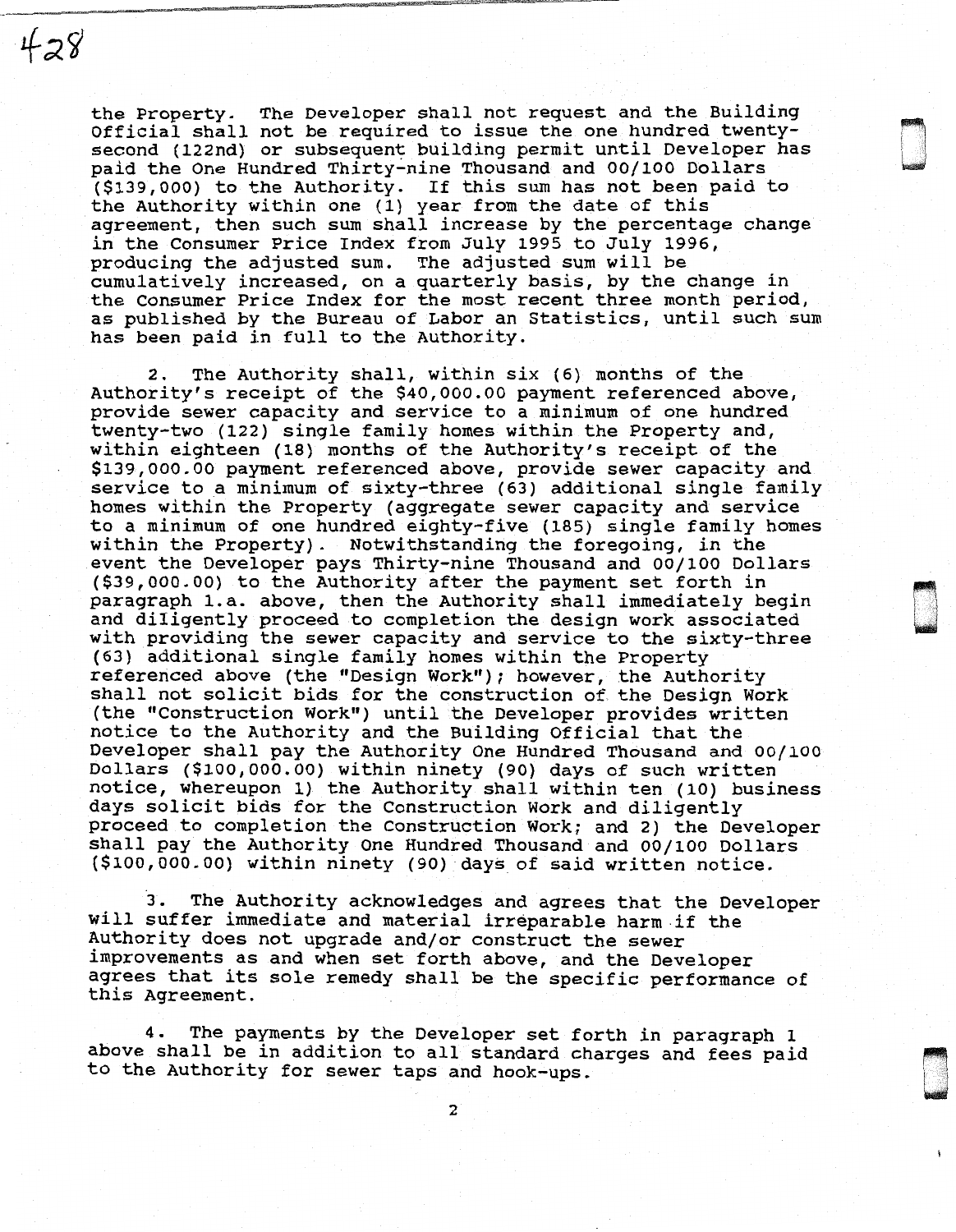5. Notices and other correspondence regarding this Agreement shall be delivered to the following addresses, or to such other or additional addresses as the parties may designate in writing:

Developer: Atlantic Homes Development Corporation 2 Eaton Street, Suite 1101 Hampton, Virginia 23669 Attention: Mr. Kenneth A. Allen Authority: James City Service Authority el Salveri<br>Se la larg 101-E Mounts Bay Road Agesta<br>Table Williamsburg, Virginia 23185 É. Attention: General Manager Building Official: Bernard M. Farmer, Jr., or his successor Building Official of James City County 101-E Mounts Bay Road Williamsburg, Virginia 23185

Address may be changed by written notice to other parties.

6. This agreement shall be binding upon and inure to the benefit of the respective heirs, executors, personal representatives, successors in interest, and assigns of the parties.

7. This agreement represents the entire understanding between the parties, and there are no collateral or oral agreements or understandings, and this agreement shall not be modified unless in writing of equal formality signed by both parties.

8. This agreement shall be construed according to the laws of the Commonwealth of Virginia.

WITNESS THESE SIGNATURES:

| nt nunt to | TURTHO |  |  |  |
|------------|--------|--|--|--|
|            |        |  |  |  |
|            |        |  |  |  |
|            | (1)    |  |  |  |
| By:        |        |  |  |  |
|            |        |  |  |  |

ATLANTIC HOMES DEVELOPMENT CORPORATION

JAMES CITY SERVICE AUTHORITY

By: Mungry U. Laylar

3